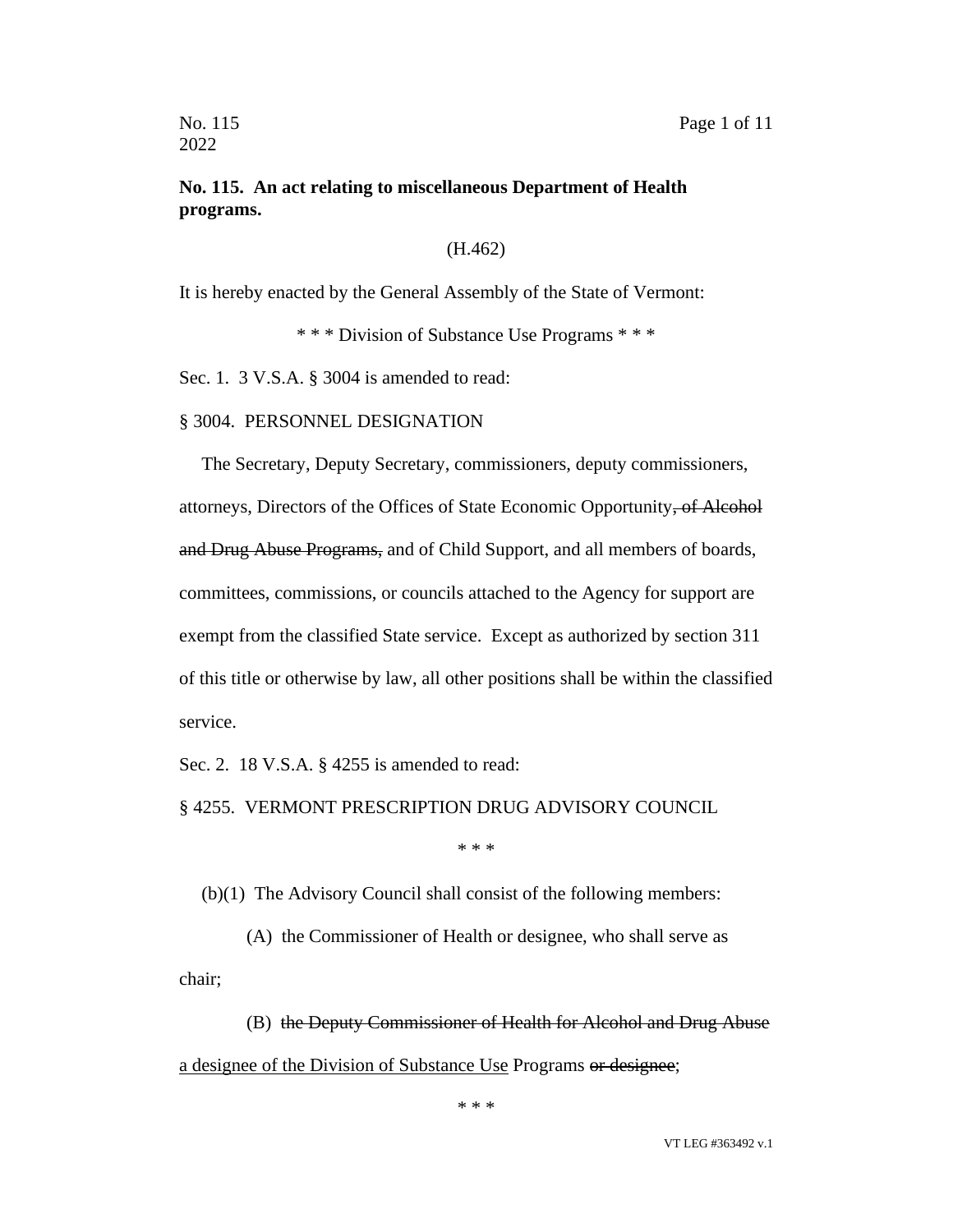(CC) a drug and alcohol abuse counselor licensed pursuant to 26 V.S.A. chapter 62, to be selected by the Deputy Commissioner of Health for Alcohol and Drug Abuse Programs;

\* \* \*

Sec. 3. 18 V.S.A. 4806 is amended to read:

# § 4806. DIVISION OF ALCOHOL AND DRUG ABUSE SUBSTANCE USE PROGRAMS

(a) The Division of Alcohol and Drug Abuse Substance Use Programs shall plan, operate, and evaluate a consistent, effective program of substance abuse use programs. All duties, responsibilities, and authority of the Division shall be carried out and exercised by and within the Department of Health.

\* \* \*

(c) Under the direction of the Commissioner of Health, the Deputy Commissioner of Alcohol and Drug Abuse Programs the Division shall review and approve all alcohol and drug programs developed or administered by any State agency or department, except for alcohol and drug education programs developed by the Agency of Education in conjunction with the Alcohol and Drug Abuse Council pursuant to 16 V.S.A. § 909.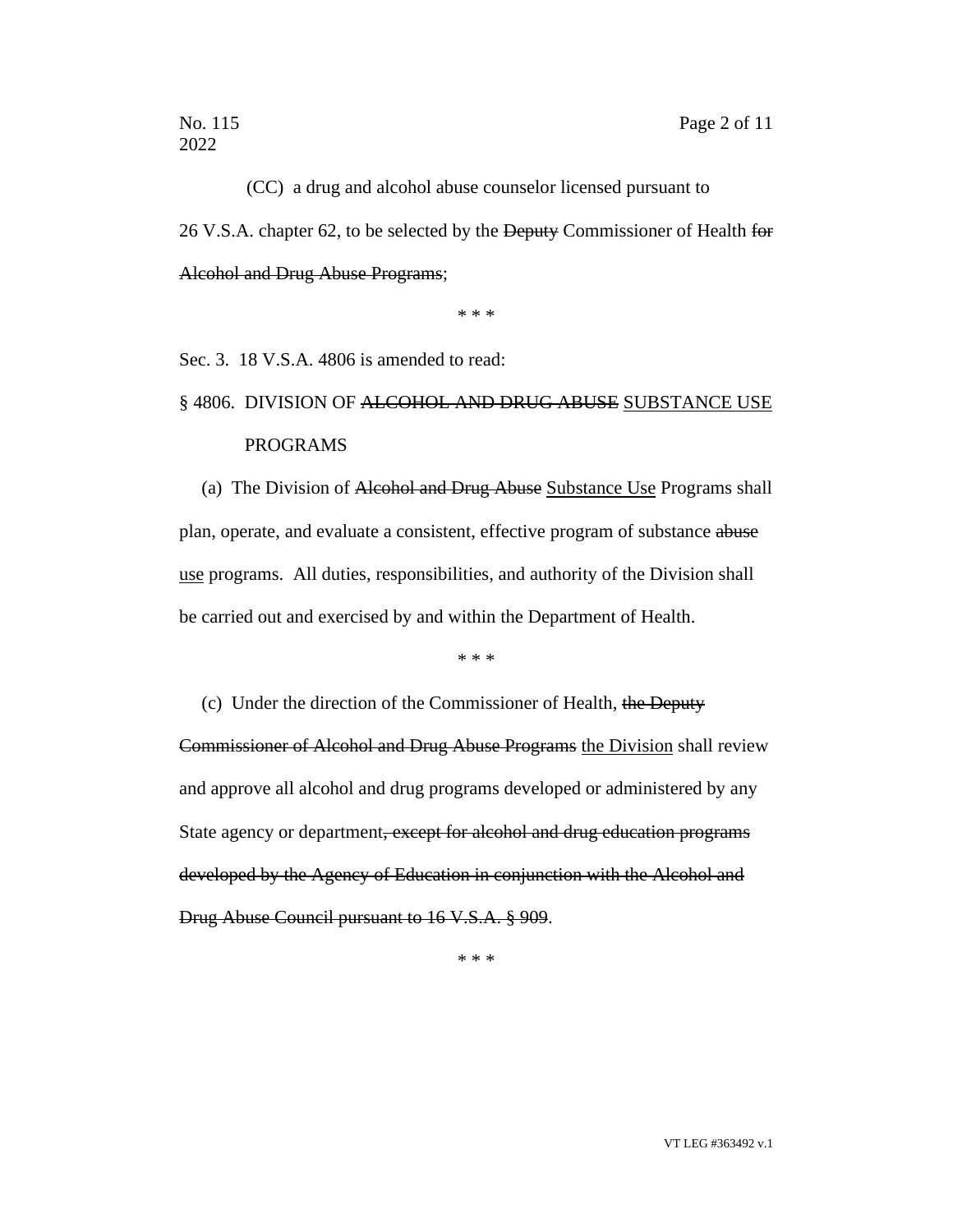Sec. 4. 18 V.S.A. § 7253 is amended to read:

#### § 7253. CLINICAL RESOURCE MANAGEMENT AND OVERSIGHT

The Commissioner of Mental Health, in consultation with health care providers as defined in section 9432 of this title, including designated hospitals, designated agencies, individuals with mental conditions or psychiatric disabilities, and other stakeholders, shall design and implement a clinical resource management system that ensures the highest quality of care and facilitates long-term, sustained recovery for individuals in the custody of the Commissioner.

\* \* \*

(2) For the purpose of maintaining the integrity and effectiveness of the clinical resource management system, the Department of Mental Health shall:

\* \* \*

(B) coordinate care across the mental and physical health care systems as well as ensure coordination within the Agency of Human Services, particularly the Department of Corrections, the Department of Health's Alcohol and Drug Abuse Division of Substance Use Programs, and the Department of Disabilities, Aging, and Independent Living;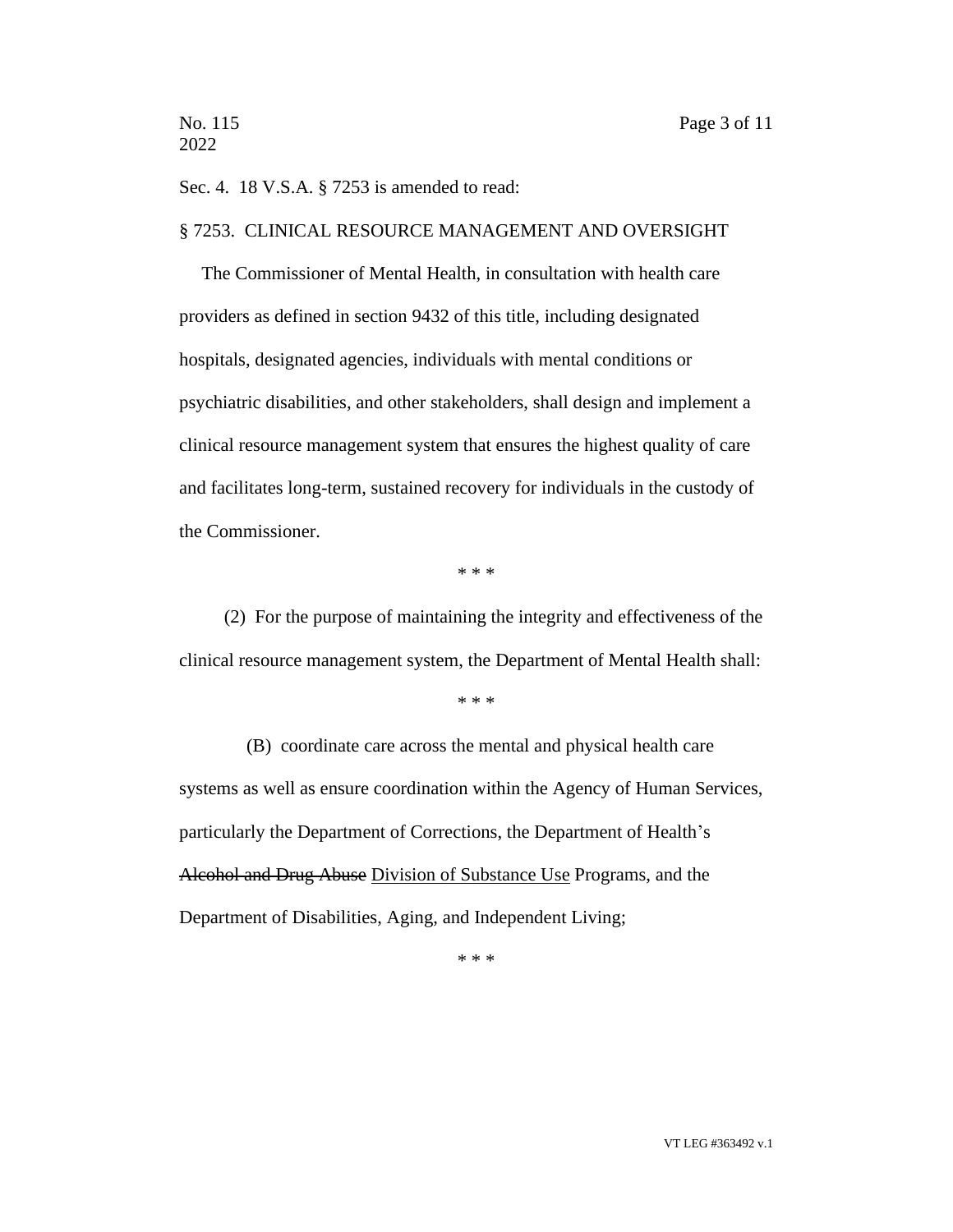2022

Sec. 5. 23 V.S.A. § 1216 is amended to read:

§ 1216. PERSONS UNDER 21 YEARS OF AGE; ALCOHOL

#### CONCENTRATION OF 0.02 OR MORE

\* \* \*

(g) The Alcohol and Driving Program required under this section shall be administered by the Office of Alcohol and Drug Abuse Department of Health's Division of Substance Use Programs and shall take into consideration any particular treatment needs of operators under the age of 21 years of age.

\* \* \*

Sec. 6. 23 V.S.A. § 3207f is amended to read:

§ 3207f. PERSONS UNDER 21 YEARS OF AGE; ALCOHOL

CONCENTRATION OF 0.02 OR MORE

\* \* \*

(f) The alcohol program required under this section shall be administered by the Office of Alcohol and Drug Abuse Department of Health's Division of Substance Use Programs and shall take into consideration any particular treatment needs of operators under the age of 21 years of age.

\* \* \*

Sec. 7. 23 V.S.A. § 3323a is amended to read:

§ 3323a. PERSONS UNDER 21 YEARS OF AGE; ALCOHOL

CONCENTRATION OF 0.02 OR MORE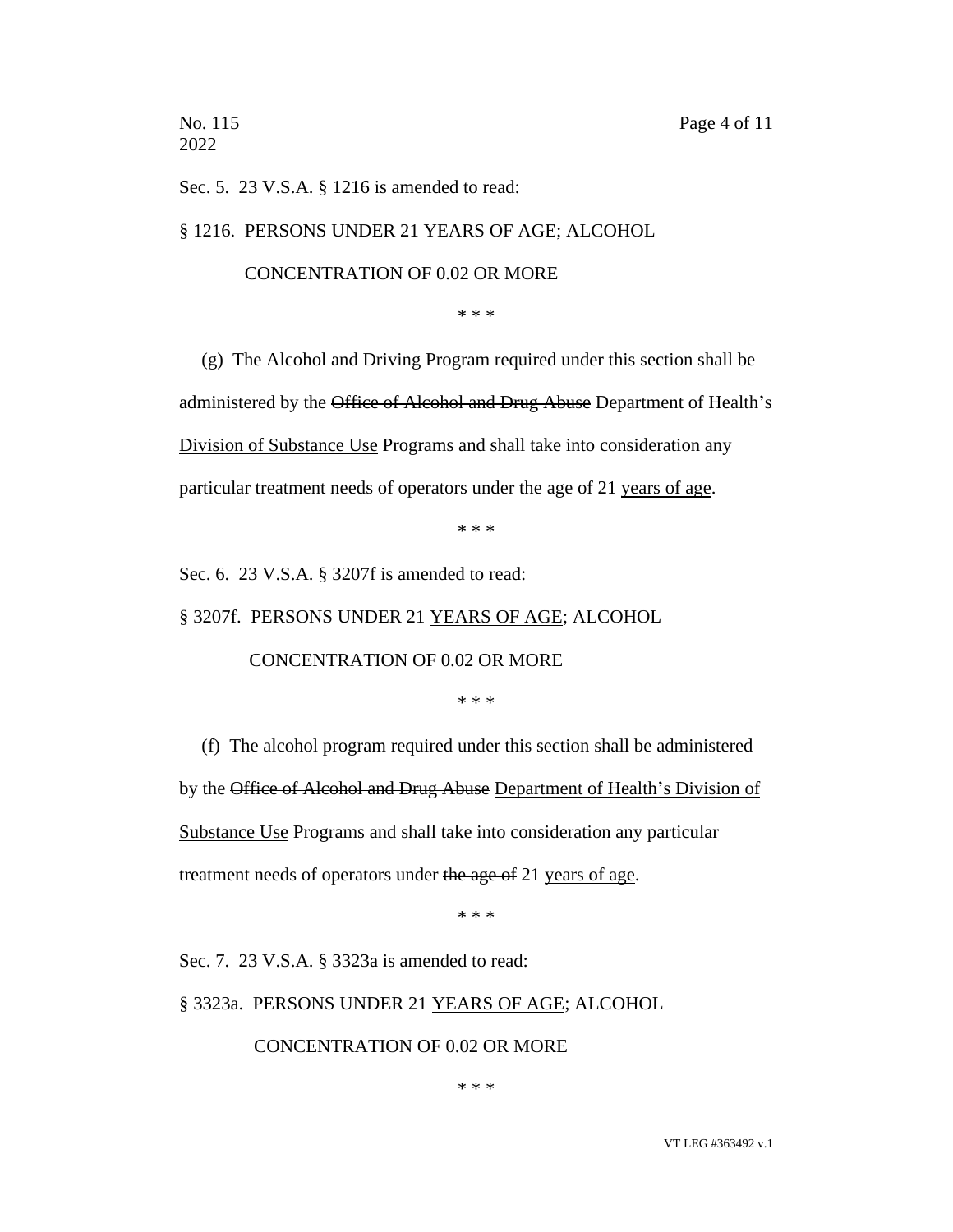(f) The alcohol program required under this section shall be administered by the Office of Alcohol and Drug Abuse Department of Health's Division of Substance Use Programs and shall take into consideration any particular treatment needs of operators under the age of 21 years of age.

\* \* \*

Sec. 8. 33 V.S.A. § 5272 is amended to read:

§ 5272. JUVENILE JUSTICE UNIT; JUVENILE JUSTICE DIRECTOR

\* \* \*

(c) The Juvenile Justice Director shall ensure that the following occur:

\* \* \*

(3) cooperation among appropriate departments, including the Department; the Agency of Education; the Departments of Corrections, of Labor, of Mental Health, of Public Safety, and of Disabilities, Aging, and Independent Living; and the Department of Health's Division of Alcohol and Drug Abuse Substance Use Programs;

\* \* \*

\* \* \* Expansion of Drug Disposal Kiosks \* \* \*

Sec. 9. 18 V.S.A. § 4224 is amended to read:

#### § 4224. UNUSED PRESCRIPTION DRUG DISPOSAL PROGRAM

(a) The Department of Health shall establish and maintain the Statewide Unused Prescription Drug Disposal Program to provide for the safe disposal of Vermont residents' unused and unwanted prescription drugs. The Program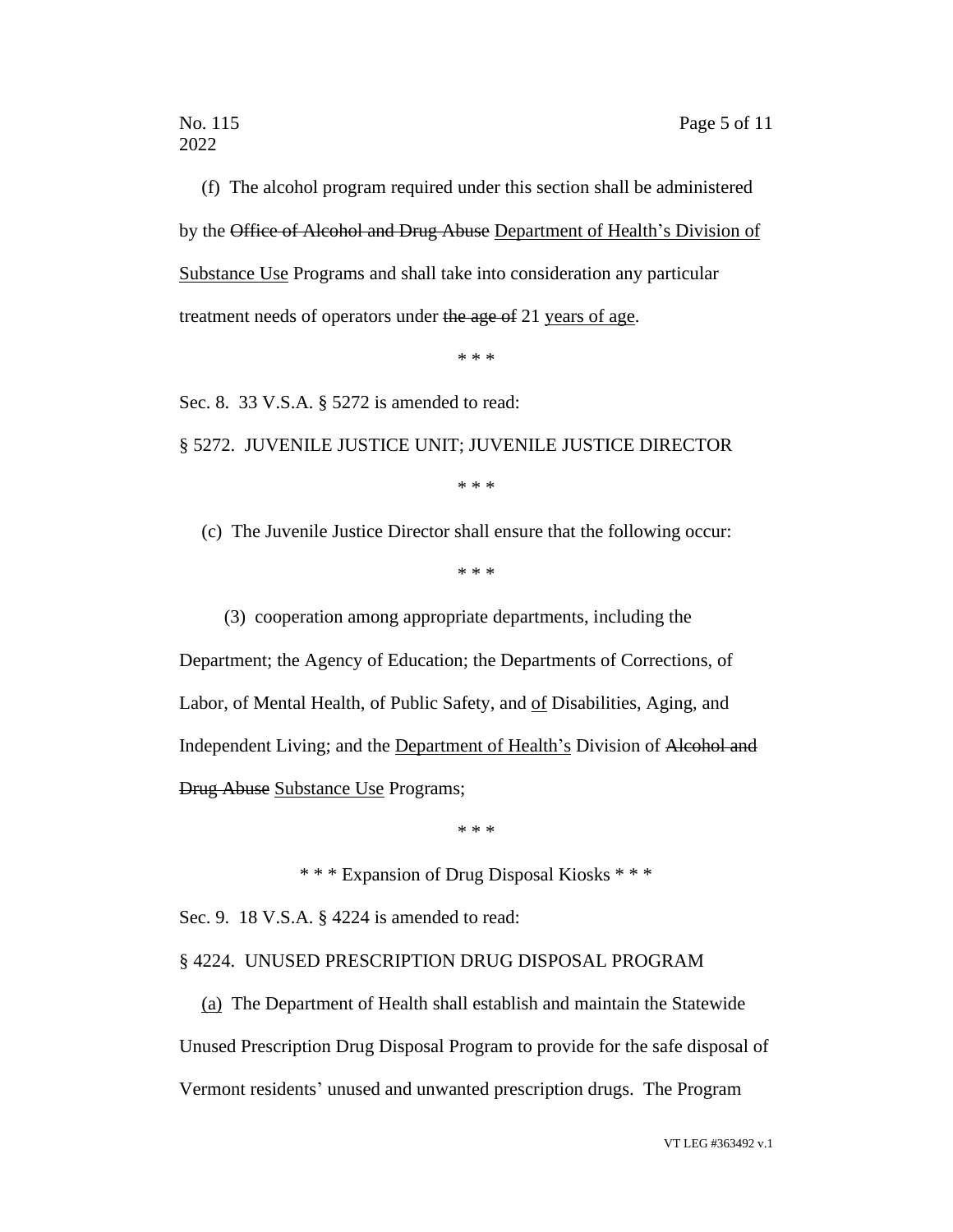may include establishing secure collection and disposal sites and providing medication envelopes for sending unused prescription drugs to an authorized collection facility for destruction.

(b) Pharmacies that operate 10 or more establishments in the United States, while concurrently conducting business in Vermont, shall enroll in a drug disposal kiosk program on or before July 1, 2023. If the physical dimensions of a pharmacy make an onsite collection receptacle impossible under State and federal law, a pharmacy shall provide a mail-back option for consumers.

\* \* \* Child Fatality Review Team \* \* \*

Sec. 10. 18 V.S.A. § 1561 is amended to read:

§ 1561. CHILD FATALITY REVIEW TEAM

\* \* \*

 $(g)(\theta)$  Confidentiality.

(1)(A) The records produced or acquired by the Team are exempt from public inspection and copying under the Public Records Act and shall be kept confidential. The records of the Team are not subject to subpoena, discovery, or introduction into evidence in a civil or criminal action. Nothing in this section shall be construed to limit or restrict the right to discover or use in any civil or criminal proceedings information or records that are available from another source and entirely outside the Team's review. The Team shall not use the information or records generated during the course of its review for purposes other than those described in this section.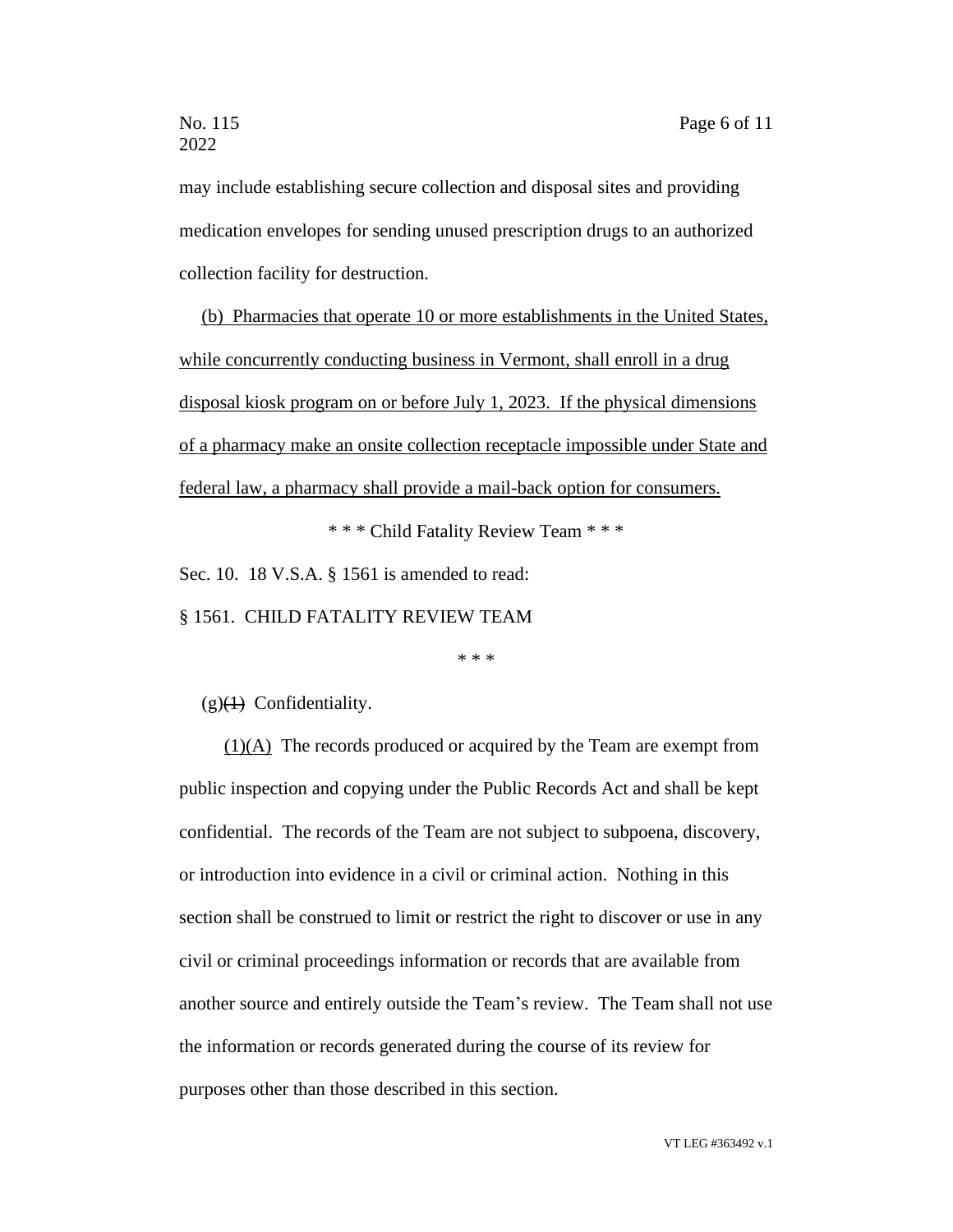## (B) The Department may share deidentified data produced or

acquired by the Team with other states that have child fatality review panels, provided access under such agreements is consistent with the privacy, security, and disclosure protections in this chapter.

\* \* \*

\* \* \* Autopsy Reports \* \* \*

Sec. 11. 18 V.S.A. § 5205 is amended to read:

# § 5205. DEATH CERTIFICATE WHEN NO ATTENDING PHYSICIAN AND IN OTHER CIRCUMSTANCES; AUTOPSY

\* \* \*

(f) The State's Attorney or Chief Medical Examiner, if either deem it necessary and in the interest of public health, welfare, and safety, or in furtherance of the administration of the law, may order an autopsy to be performed by the Chief Medical Examiner or under his or her the Chief Medical Examiner's direction. Upon completion of the autopsy, the Chief Medical Examiner shall submit a report to such State's Attorney and the Attorney General and shall submit a report of death to the State Registrar. Upon the written request of a federal prosecutor or a prosecutor in another state, the Chief Medical Examiner shall submit a report of a death to the requesting office.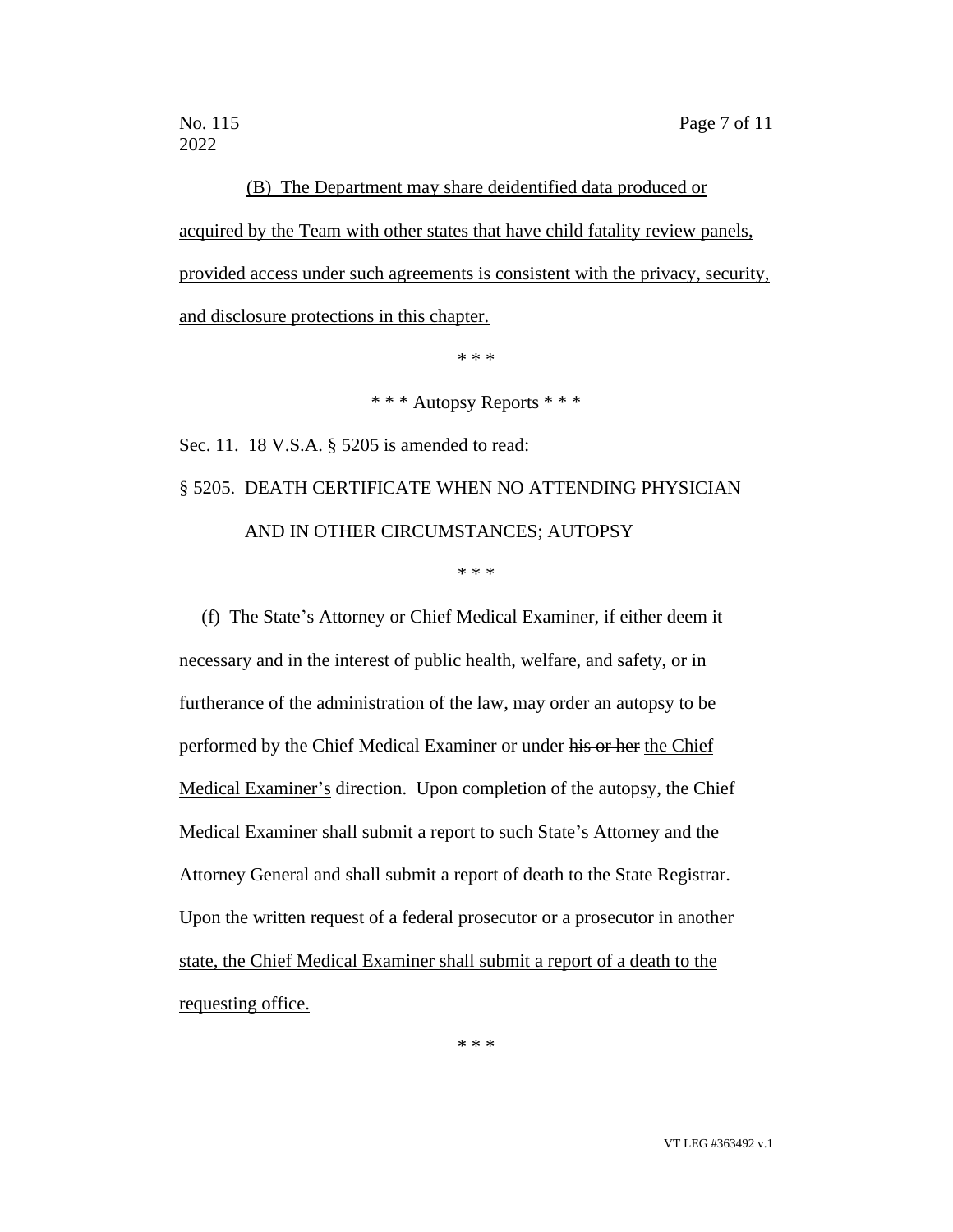\* \* \* Regulation of Health Care Professions \* \* \*

Sec. 12. 26 V.S.A. § 3108 is amended to read:

§ 3108. PRELIMINARY ASSESSMENT OF SCOPE OF PRACTICE

\* \* \*

(d) Impacted persons; statements and replies.

\* \* \*

(e) Consultation with Commissioner and boards.

(1) If an assessment under this section addresses activities that would constitute the "practice of medicine" as defined in subdivision 1311(1) of this title, the Office shall give written notice to the Commissioner of Health and any professional regulatory board or boards having jurisdiction over some or all of the regulated acts. The Office shall include with such notice a copy of the supporting information received from the requestor pursuant to subsection (b) of this section. Notice shall be given within 14 days after receipt of the requestor's supporting information.

(2) The Office shall consult the Commissioner and relevant board or boards with respect to the requestor's assertions under subsection (b) of this section. After consulting with the Office, and on or before November 15 of the year preceding the next regular session of the General Assembly, the Commissioner or relevant board or boards may file with the Office any written commentary they wish the Office to consider. Submitted commentary shall be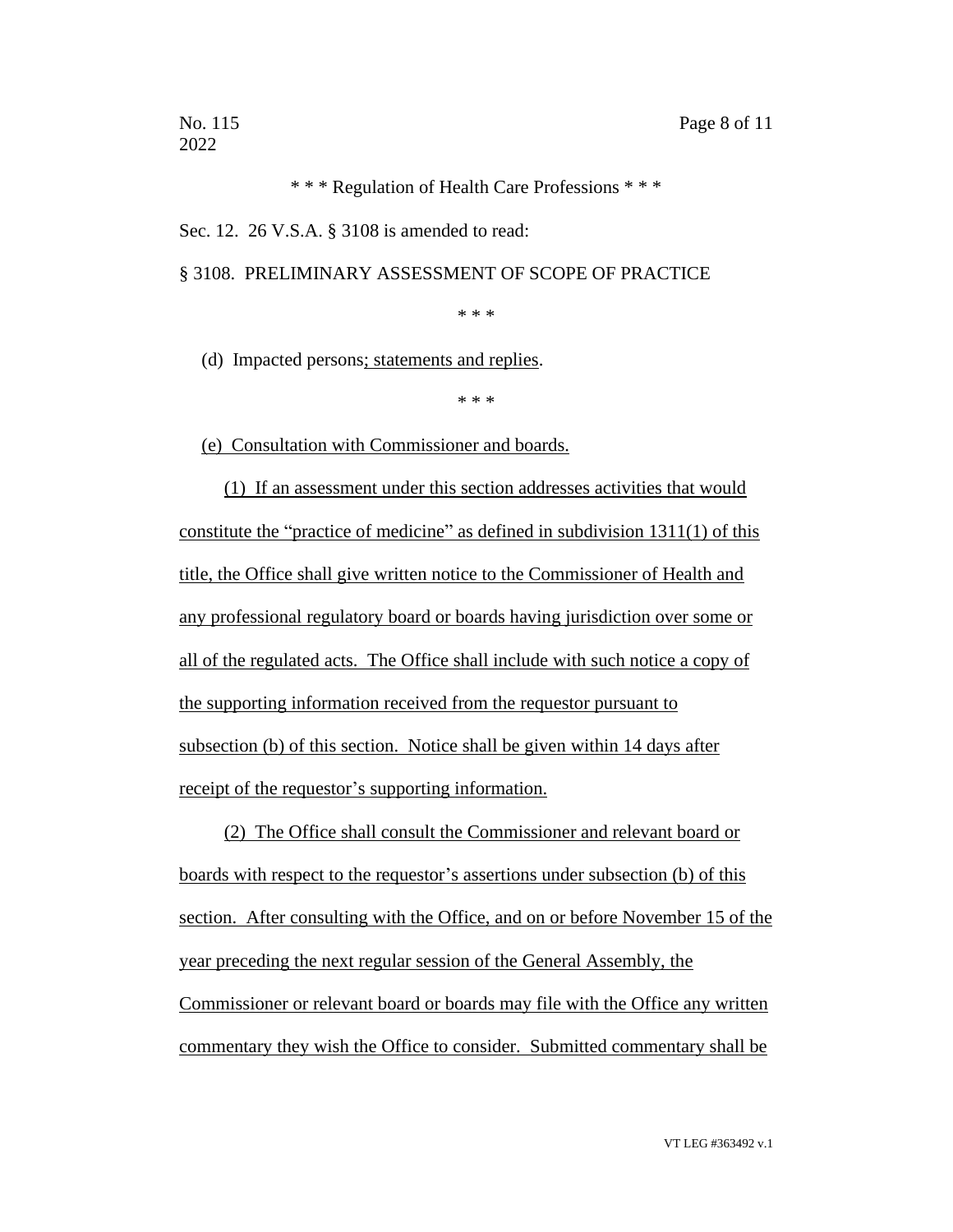appended to the Office's final report or assessment filed with the General Assembly.

\* \* \* Working Group on Services for Individuals with Eating Disorders \* \* \*

## Sec. 13. WORKING GROUP ON SERVICES FOR INDIVIDUALS WITH

### EATING DISORDERS; REPORT

(a) Creation. There is created the Working Group on Services for

Individuals with Eating Disorders to assess those services available to

individuals with an eating disorder in Vermont and make recommendations to

the General Assembly as to how access for services might be improved.

(b) Membership. The Working Group shall be composed of the following members:

(1) the Commissioner of Mental Health or designee, who shall serve as Chair;

(2) the Commissioner of Health or designee;

(3) a representative, appointed by Vermont Care Partners;

(4) a representative, appointed by the Vermont State School Nurses

Association;

(5) a representative of Vermont colleges and universities, appointed by

the Vermont Higher Education Council;

(6) a physician with relevant expertise, appointed by the Vermont

Medical Society; and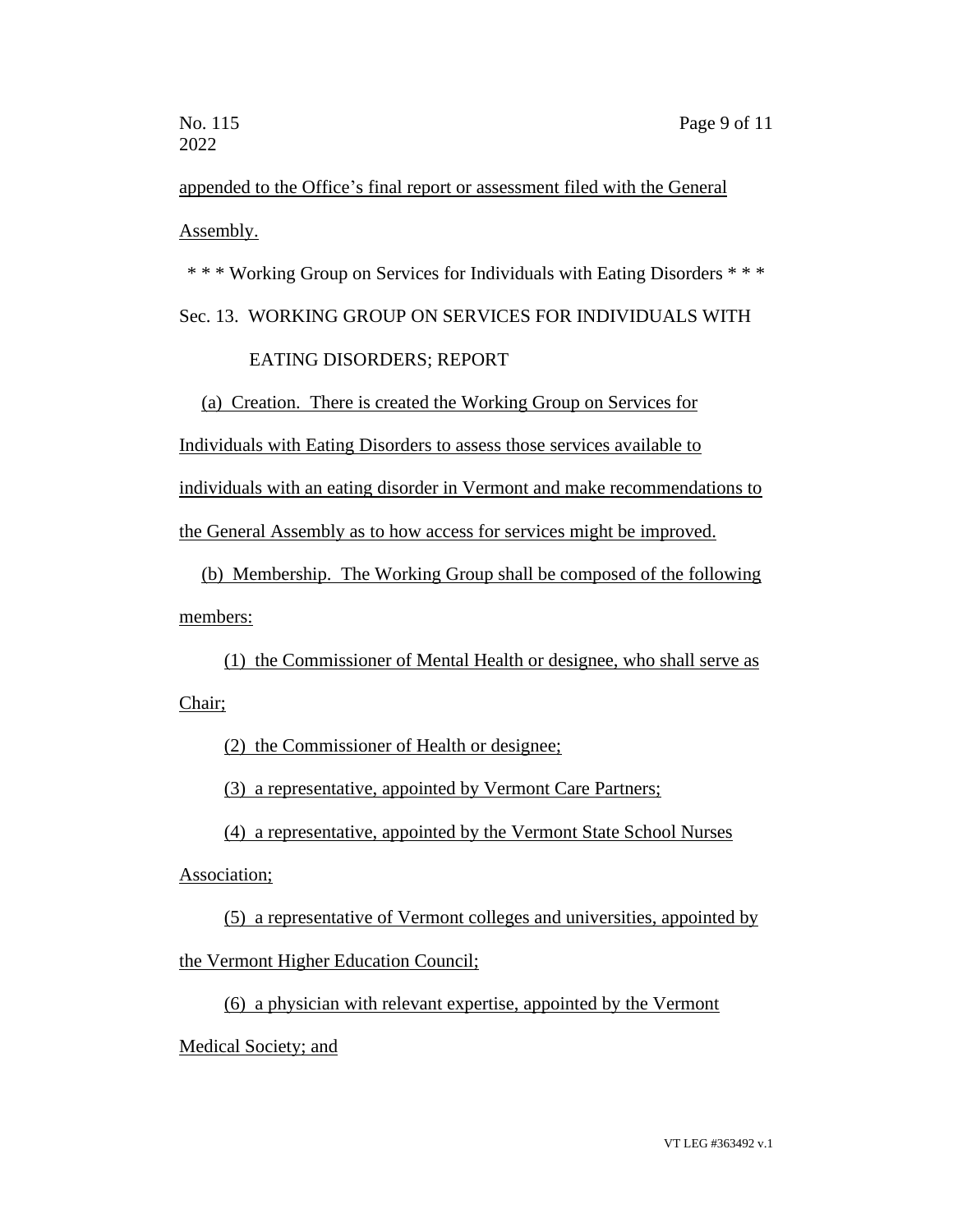(7) a representative, appointed by the Vermont chapter of the American Nutrition Association.

(c) Powers and duties.

(1) The Working Group shall:

(A) conduct an inventory of existing services in Vermont for individuals with eating disorders; and

(B) provide recommendations for expanding and improving existing services for individuals with eating disorders.

(2) In completing its duties pursuant to this section, the Working Group shall consult with individuals with lived experience with eating disorders, parents of individuals with eating disorders, medical or public health professionals with expertise in treatment and research related to eating disorders, and other relevant stakeholders.

(d) Assistance. The Working Group shall have the administrative, technical, and legal assistance of the Department of Mental Health.

(e) Report. On or before February 1, 2023, the Working Group shall submit a written report to the House Committees on Health Care and on Human Services and to the Senate Committee on Health and Welfare with its findings and any recommendations for legislative action.

(f) Meetings.

(1) The Chair shall call the first meeting of the Working Group to occur on or before September 1, 2022.